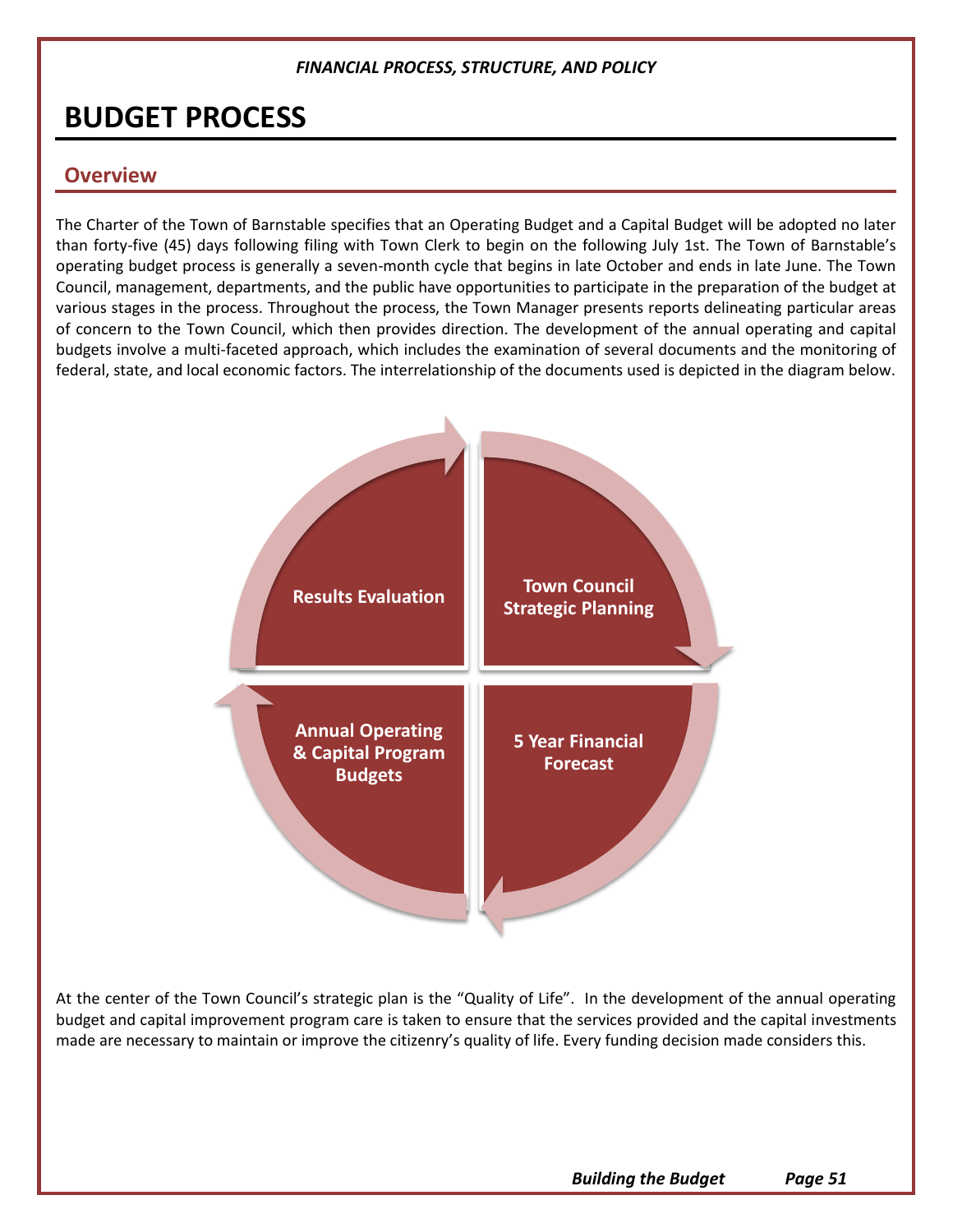# **Budget Schedule**



# **September/October – The Five-Year Forecast**

The budget process begins with the preparation of the Five-Year Financial Forecast. The forecast is designed to project the financial position of the Town for the subsequent five years, addressing short-term and long-term issues, in order to provide the Town Council with a financial planning tool to assist them in setting fiscal policy at the beginning of the budget process. The forecast is not a predictor of what the Town will spend. The forecast is prepared and presented to the Council by the Town Manager in the fall. The Town Council then reviews the forecast and provides policy direction to the Town Manager as the formal beginning point of the budget process.

# **September/November – Operating Budget**

The School Department begins its operating budget preparation in September. School principals begin by preparing their individual budgets in accordance with the Superintendent's guidelines.

The Town Manager's Office distributes the budget guidelines and worksheets to all municipal departments in early November. Departments prepare their operating budget requests and return the information by the beginning of January.

# **November – Capital Budget**

The process of developing the capital budget begins in November when departments prepare an itemization of all capital improvements, including those of the School Department, proposed to be undertaken during the next five fiscal years with supporting data. Decision package requests include cost estimates, methods of financing, recommended time schedules; and the estimated annual cost of operating and maintaining the facilities included. The Town Manager's Office distributes the capital budget guidelines and worksheets to all departments. A workshop is held for department heads to present their top priorities to one-another, which offers the opportunity for questions and a better understanding of the town's capital needs for all. At this workshop, all projects are ranked based on a set of 4 criteria. The top ranking projects are then subjected to a second scoring process where a committee of town and school officials reviews the requests, assigns a numerical ranking to each request using ten different criteria, and submits a report to the Town Manager. The Town Manager reviews the committee's report and makes recommendations based on funding

*Building the Budget Page 52*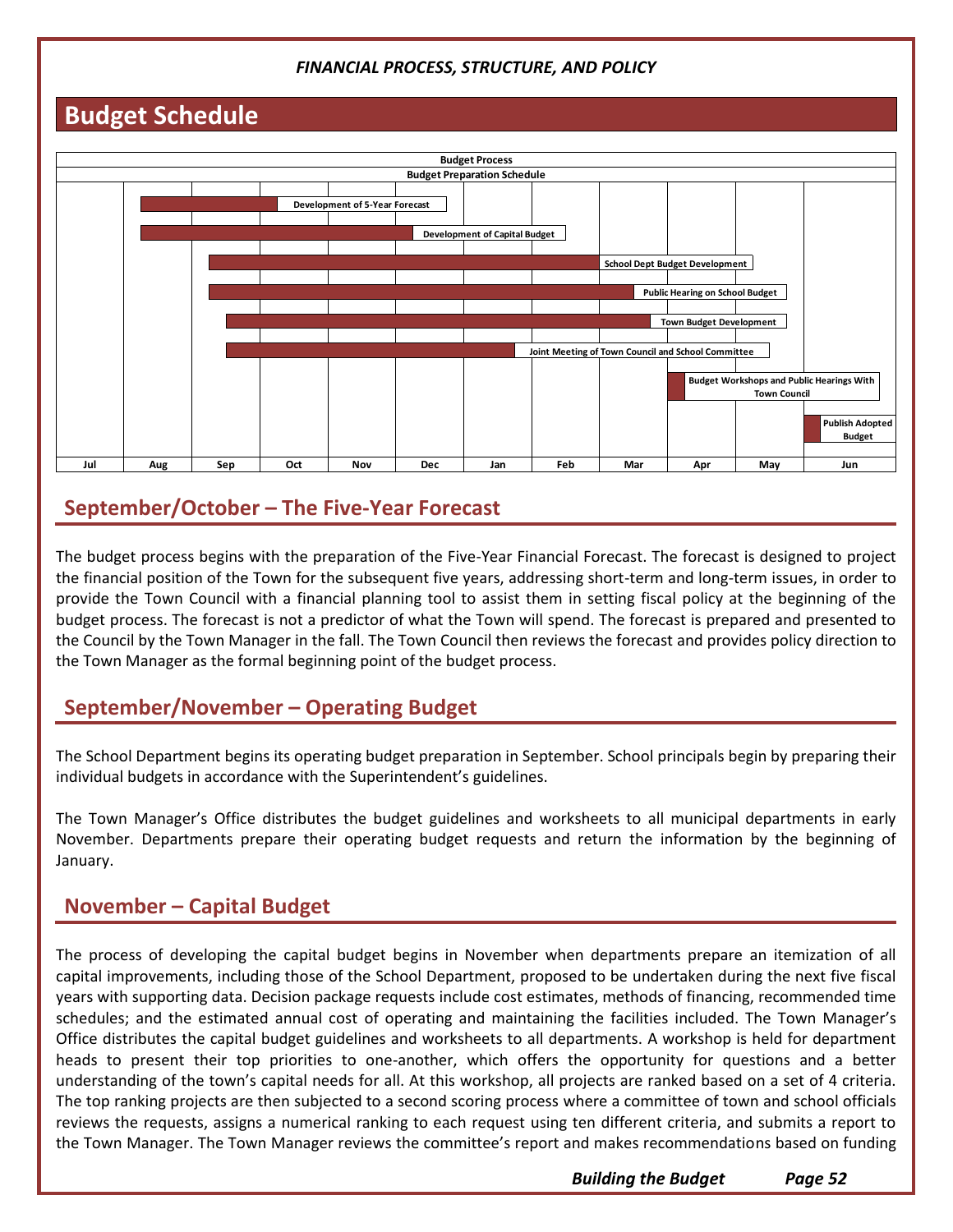availability, project score, and priority. The Comprehensive Finance Advisory Committee (CFAC) reviews the Town Manager's proposed capital budget and issues a report on the plan.

The capital budget is included as a separate document in the town's budget process in accordance with Section 6-5 of the Town's Charter. This document is required to be submitted to the Town Council at least 30 days prior to the submission of the operating budget.

The School Superintendent oversees the capital budget preparation for the School Department and, as a rule, assigns an individual to participate on the review committee for all town and school requests.

# **December/January/February**

The School Superintendent and Town Manager review the budget submissions. Meetings are held with the Principals and Department Managers to discuss the submissions. The School Committee also reviews the school budget and holds public hearings to review the budget.

In the preparation of the proposed town budget, each division, and program area are analyzed, and a specific appropriation is recommended for the coming fiscal year. The recommended appropriation takes into consideration the operating requirements of any new capital facilities that will open in the next fiscal year. Total appropriations are balanced to the level of funding that is expected to be available to the town.

# **March**

The Town Manager submits the Capital Improvements Plan to the Town Council at least 30 days prior to the submission of the Annual Operating Budget. This includes all town and school capital requests.

# **April**

The School Committee approves the school's operating budget and submits it to the Town Manager.

# **May/June**

Under state law and the Town Charter, the Town Manager is required to submit a recommended budget to the Town Council 170 days after their annual reorganization. Except in unusual circumstances, this typically occurs in May.

The submitted budget is provided to the Comprehensive Finance Advisory Committee who reviews the budget and prepares a report for the Town Council.

The Council reviews the budget and holds public hearings, which provide an opportunity for town and school management, budget staff, departments, and the general public to offer information, comment, and recommendations to the Town Council. In late May or early June (45 days after submittal of the budget), the Council adopts the budget.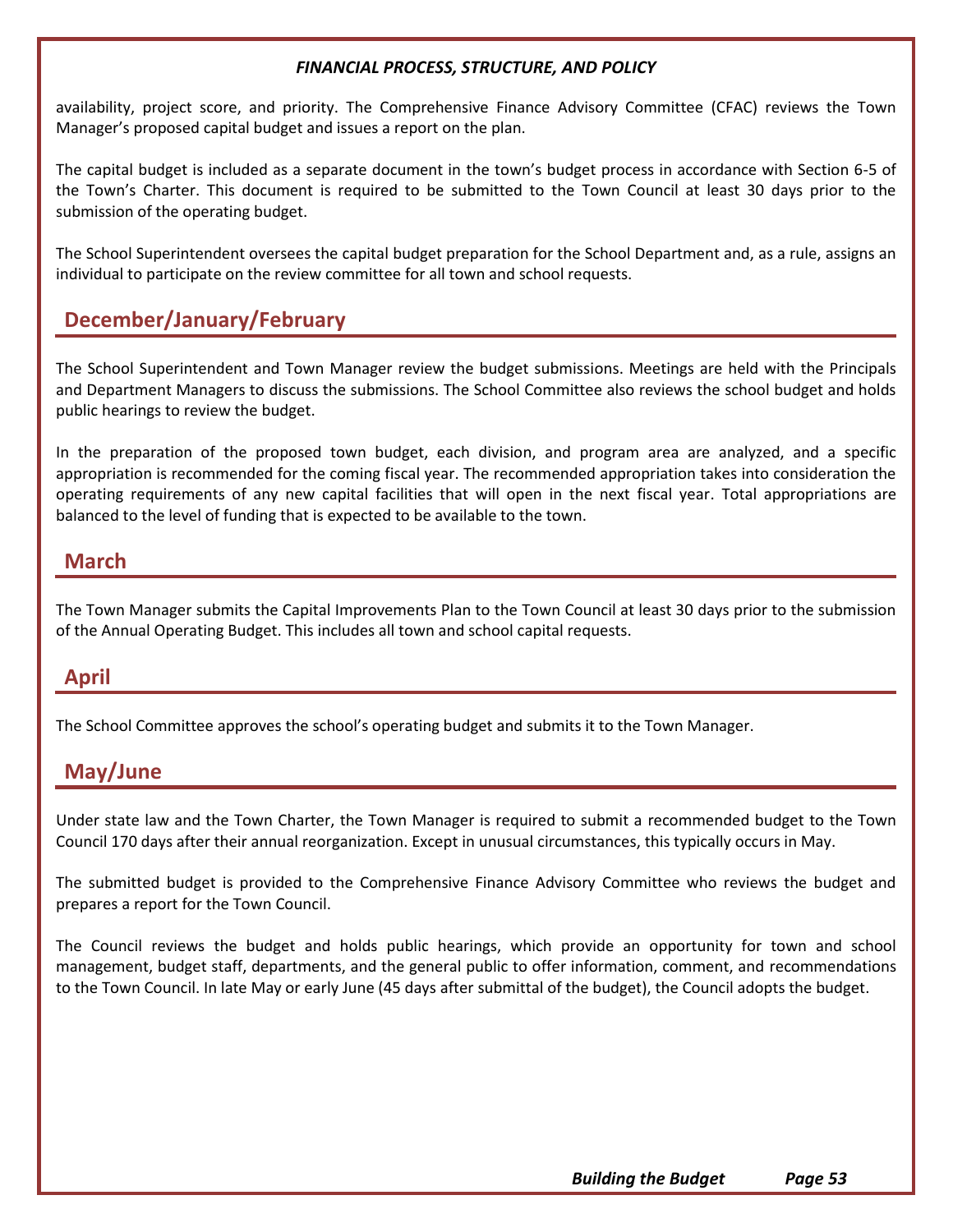# **Basis of Budgeting**

Pursuant to Chapter 44, Section 32 of the Massachusetts General Laws, the Town adopts an Annual Operating Budget for the General Fund and Enterprise Funds for which the level of expenditure may not legally exceed appropriations for each department or undertaking, classified in the following categories:

- Personnel (including salaries and employee benefits for active employees)
- Other ordinary maintenance or operating expenses
- Extraordinary expenditures or capital outlay

The Town's General Fund and Enterprise Fund budgets are prepared on a cash basis as opposed to the Comprehensive Annual Financial Report, which is prepared on an accrual basis. The actual results of operations are presented on a cash basis as well to provide a meaningful comparison of actual results with the budget. The major differences between the cash and accrual basis are that:

- 1. Revenues are recorded when cash is received using the cash basis, as opposed to when earned using the accrual basis.
- 2. Encumbrances and continuing appropriations are recorded as the equivalent of expenditures under the cash basis as opposed to a reservation of fund balance under the accrual basis.
- 3. Depreciation is recorded as an expense under the accrual basis and is not used under the cash basis.
- 4. Cash disbursements for fixed assets are recorded as expenditure under the cash basis and capitalized under the accrual basis.

The proposed appropriations for all departments and operations of the Town, except that of School Department, are prepared under the direction of the Town Manager. School Department appropriations are prepared under the direction of the Superintendent of Schools and acted upon directly by the School Committee. The Town Manager may recommend additional sums for school purposes. In addition, the Town Manager may submit to the Town Council such supplementary appropriation orders as are deemed necessary. The Town Manager may not amend appropriations within the above-mentioned categories for a department without seeking Town Council approval. The Town Council may reduce or reject any item in the budget submitted by the Town Manager but may not increase or add items without the recommendation of the Town Manager.

# **Definition of a Balanced Budget**

Every year the Town of Barnstable prepares a balance budget. A balanced budget occurs under one of three scenarios:

- 1. Revenues exceed expenditures;
- 2. Revenues equal expenditures; or
- 3. Revenues plus appropriated fund balance (transfer from surplus or reserves) equal expenditures.

The Town's FY 2022 capital and operating budgets are balanced using \$7,969,229 of surplus, of which \$2,362,000 is used for the Enterprise Fund capital program, \$2,359,460 municipal capital program, and \$3,247,769 for the General Fund and Enterprise Funds operating budgets.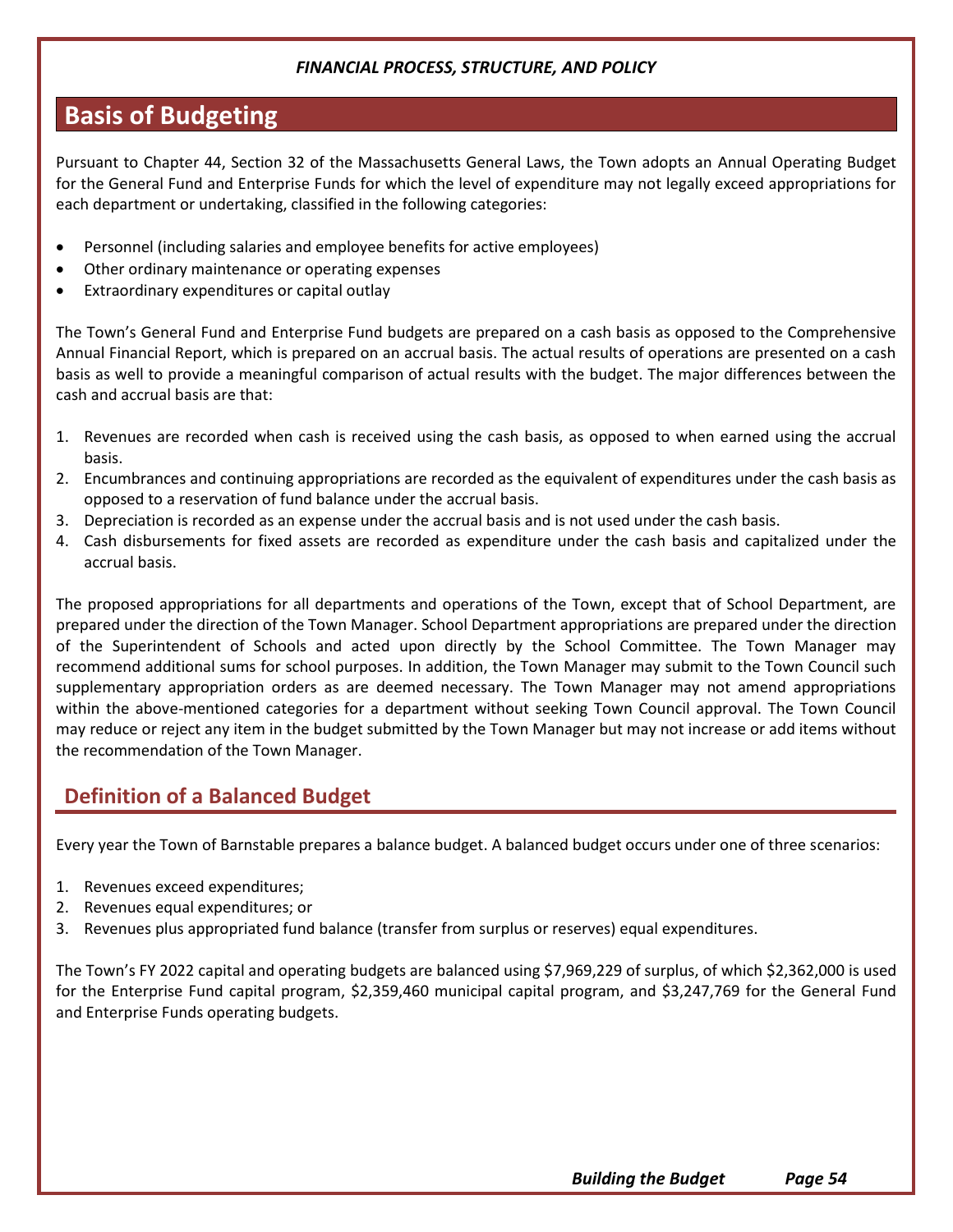|                          | <b>Estimated</b><br><b>Current</b><br>Year<br><b>Receipts</b> | <b>Transfer</b><br>From<br><b>Surplus</b> | <b>Transfer</b><br>From<br>General<br><b>Fund</b> | <b>Trust</b><br><b>Funds</b> | <b>Special</b><br><b>Revenue</b><br><b>Funds</b> | <b>Closed</b><br><b>Projects</b> | <b>Grants</b>            | <b>Borrowing</b><br>Auth. | <b>Total</b><br><b>Receipts</b> | <b>Total</b><br><b>Appropriatio</b><br>ns. |
|--------------------------|---------------------------------------------------------------|-------------------------------------------|---------------------------------------------------|------------------------------|--------------------------------------------------|----------------------------------|--------------------------|---------------------------|---------------------------------|--------------------------------------------|
| General<br>Fund          | \$173,051,239                                                 | \$2,227,125                               | \$-                                               | \$6,515,128                  | \$736,340                                        | \$-                              | \$-                      | \$-                       | \$182,529,832                   | \$182,529,832                              |
| Capital<br>Program       | $\overline{\phantom{a}}$                                      | $\overline{\phantom{a}}$                  | 2,359,460                                         | 3,942,639                    |                                                  | 202,998                          | 354,728                  | 10,899,958                | 17,759,783                      | 17,759,783                                 |
|                          |                                                               |                                           |                                                   |                              |                                                  |                                  |                          |                           |                                 |                                            |
| <b>Enterprise Funds:</b> |                                                               |                                           |                                                   |                              |                                                  |                                  |                          |                           |                                 |                                            |
| Airport                  | 7,421,765                                                     | 652,000                                   |                                                   | $\overline{\phantom{a}}$     | ٠                                                |                                  |                          | 25,550,000                | 33,623,765                      | 33,623,765                                 |
| Golf                     | 3,720,361                                                     | 91,423                                    |                                                   |                              | $\overline{\phantom{0}}$                         | ٠                                |                          | 545,179                   | 4,356,963                       | 4,356,963                                  |
| <b>HYCC</b>              | 506,154                                                       | 186,821                                   | 1,391,458                                         | 1,145,401                    | -                                                | $\overline{\phantom{0}}$         | $\overline{\phantom{0}}$ | 1,644,600                 | 4,874,434                       | 4,874,434                                  |
| Marina                   | 712,250                                                       | 10,889                                    | 30,000                                            | 46,981                       | $\overline{\phantom{a}}$                         | $\overline{\phantom{a}}$         | $\overline{\phantom{a}}$ | 375,000                   | 1,175,120                       | 1,175,120                                  |
| PEG                      | 881,103                                                       |                                           |                                                   |                              | $\overline{\phantom{0}}$                         |                                  |                          | $\overline{\phantom{a}}$  | 881,103                         | 881,103                                    |
| Sandy<br><b>Neck</b>     | 836,957                                                       | 481,424                                   |                                                   |                              |                                                  |                                  |                          |                           | 1,318,381                       | 1,318,381                                  |
| Solid<br>Waste           | 3,404,413                                                     | 639.093                                   |                                                   |                              |                                                  | $\overline{a}$                   |                          | $\overline{\phantom{a}}$  | 4,043,506                       | 4,043,506                                  |
| Water                    | 7,594,706                                                     | 200,000                                   | $\overline{\phantom{a}}$                          | $\overline{\phantom{a}}$     | $\overline{\phantom{0}}$                         | $\overline{\phantom{0}}$         | $\overline{\phantom{a}}$ | 1,050,000                 | 8,844,706                       | 8,844,706                                  |
| Water<br>Pollution       | 4,814,440                                                     | 1,120,994                                 |                                                   | $\overline{\phantom{a}}$     | -                                                | ٠                                |                          | 2,465,000                 | 8,400,434                       | 8,400,434                                  |
| <b>Totals</b>            | \$202,943,388                                                 | \$5,609,769                               | \$3,780,918                                       | \$11,650,149                 | \$736,340                                        | \$202,998                        | \$354,728                | \$42,529,737              | \$267,808,027                   | \$267,808,027                              |

The \$2.2 million used to balance the General Fund operating budget includes \$700,000 for employee benefits, \$250,000 for a Town Council Reserve Fund, \$950,531 for school operations, and \$326,592 for prior year snow removal deficit.

# **Implementation of the Approved Budget and Amendments to the Budget**

Upon adoption of the budget, staff updates the approved operating and capital budgets, incorporating all changes from the proposed budget. The approved budget is published in late June. Pursuant to the Town Charter, Section 6-4, the Town Manager may make certain changes to the appropriations for each department. The Town Council may, by ordinance, amend the budget to decrease or transfer appropriations among departments. The Charter specifies that the Town Council may not increase the budget of any department, either during the budget process or during the course of the fiscal year, without first receiving a supplemental appropriation request from the Town Manager. There is a specific exception for the School Department, where the Town Council may increase the School Department budget with a corresponding reduction to another area of the budget. If, at any time during the fiscal year, the Town Manager determines that available revenues will be less than total appropriations for the year, he revises departmental work programs and appropriations to ensure that available revenues are not exceeded, and presents the amended appropriations to the Town Council for their approval. Supplemental appropriations are provided for emergencies if they arise. Towards the end of the fiscal year, departments have the opportunity to request transfers in their budgets if deemed necessary.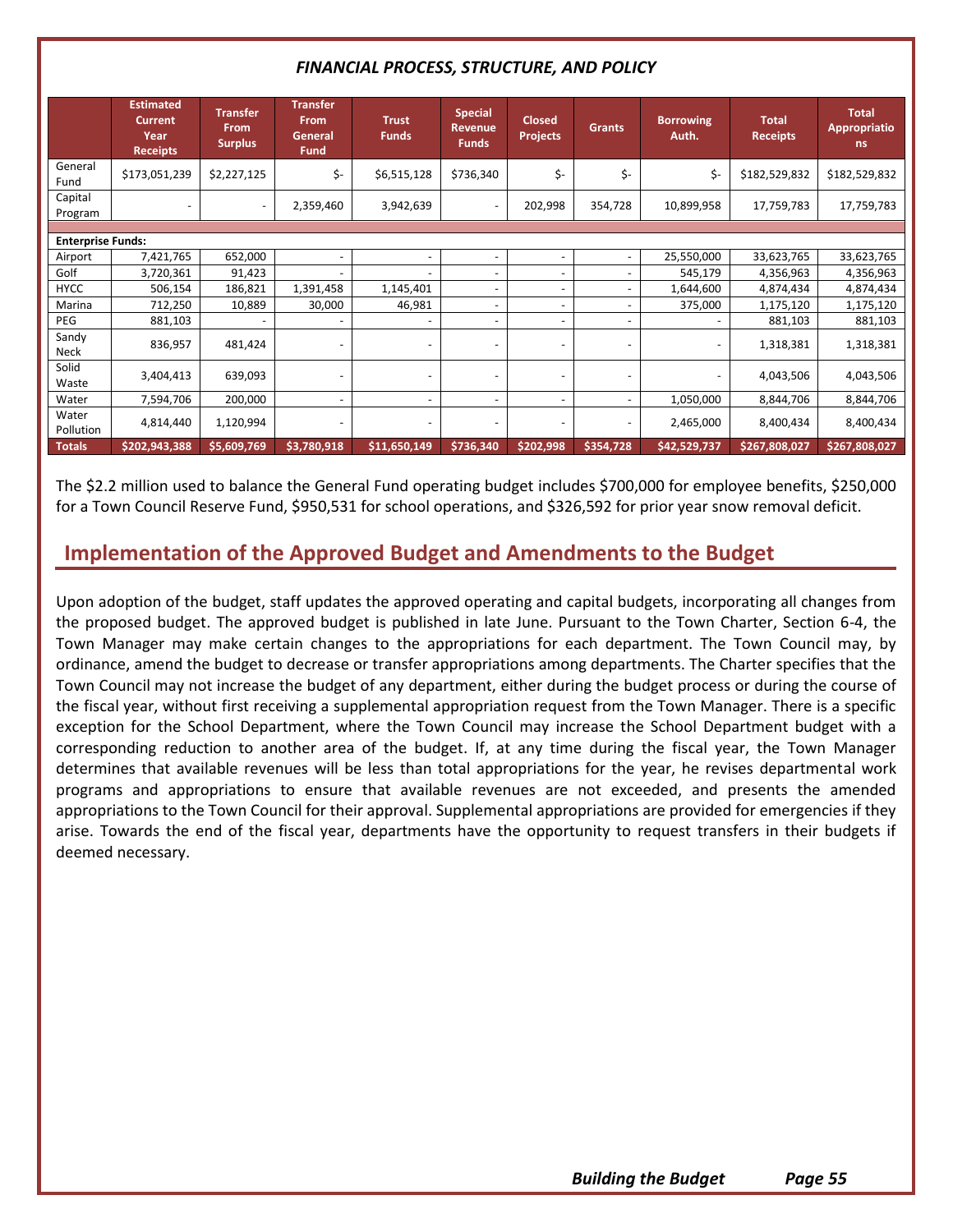# **FINANCIAL FUND STRUCTURE**

The Town's financial records are organized within several different fund types. Funds requiring the annual appropriation process include the General Fund and all Enterprise Funds. All other funds are to account for certain receipts and their subsequent expenditure in accordance with Federal or State law, granting agency requirements or donor requirements. All capital program appropriations are accounted for within the Capital Projects Fund. The following list includes all fund types utilized by the Town with a brief description for each one.

| <b>General Fund</b>                                                | This is the main operating fund of the town. All resources are credited to this fund unless they are specifically<br>required to go elsewhere. This is where all property taxes are credited and a majority of town services are<br>provided from including Education, Police and Public Works. |  |  |  |  |  |  |
|--------------------------------------------------------------------|-------------------------------------------------------------------------------------------------------------------------------------------------------------------------------------------------------------------------------------------------------------------------------------------------|--|--|--|--|--|--|
| Requires annual<br>appropriation by<br><b>Town Council</b>         |                                                                                                                                                                                                                                                                                                 |  |  |  |  |  |  |
| <b>Special Revenue</b><br>Funds                                    | Revolving Funds - Fees charged for certain services which cover cost of service.                                                                                                                                                                                                                |  |  |  |  |  |  |
| These funds are not<br>required to be part of<br>the annual budget | Receipts Reserved for Appropriation - Fees requiring Town Council appropriation in order to be spent. These are<br>used to balance the General Fund budget and include items such as Embarkation fees and Bismore parking<br>receipts.                                                          |  |  |  |  |  |  |
| process                                                            | Grants (non-enterprise fund)                                                                                                                                                                                                                                                                    |  |  |  |  |  |  |
|                                                                    | Gifts                                                                                                                                                                                                                                                                                           |  |  |  |  |  |  |
|                                                                    | Other Designated Revenue                                                                                                                                                                                                                                                                        |  |  |  |  |  |  |
|                                                                    |                                                                                                                                                                                                                                                                                                 |  |  |  |  |  |  |
| <b>Capital Project Funds</b>                                       | <b>Municipal Capital Projects</b>                                                                                                                                                                                                                                                               |  |  |  |  |  |  |
| These funds are used<br>to track the annual<br>capital improvement | <b>School Capital Projects</b>                                                                                                                                                                                                                                                                  |  |  |  |  |  |  |
| program                                                            | <b>Enterprise Fund Capital Projects</b>                                                                                                                                                                                                                                                         |  |  |  |  |  |  |
|                                                                    |                                                                                                                                                                                                                                                                                                 |  |  |  |  |  |  |
| <b>Enterprise Funds</b>                                            | Airport                                                                                                                                                                                                                                                                                         |  |  |  |  |  |  |
| Similar to the General                                             | Golf                                                                                                                                                                                                                                                                                            |  |  |  |  |  |  |
| Fund, these funds all                                              | Solid Waste                                                                                                                                                                                                                                                                                     |  |  |  |  |  |  |
| require annual                                                     | <b>Water Pollution Control</b>                                                                                                                                                                                                                                                                  |  |  |  |  |  |  |
| appropriation by the<br><b>Town Council</b>                        | <b>Water Supply</b>                                                                                                                                                                                                                                                                             |  |  |  |  |  |  |
|                                                                    | Marinas                                                                                                                                                                                                                                                                                         |  |  |  |  |  |  |
|                                                                    | Sandy Neck Park                                                                                                                                                                                                                                                                                 |  |  |  |  |  |  |
|                                                                    | Hyannis Youth & Community Center                                                                                                                                                                                                                                                                |  |  |  |  |  |  |
|                                                                    | Public, Education, and Government Access Channel                                                                                                                                                                                                                                                |  |  |  |  |  |  |
| Trust & Agency Funds                                               | Permanent Funds                                                                                                                                                                                                                                                                                 |  |  |  |  |  |  |
|                                                                    | <b>Fiduciary Funds</b>                                                                                                                                                                                                                                                                          |  |  |  |  |  |  |
|                                                                    |                                                                                                                                                                                                                                                                                                 |  |  |  |  |  |  |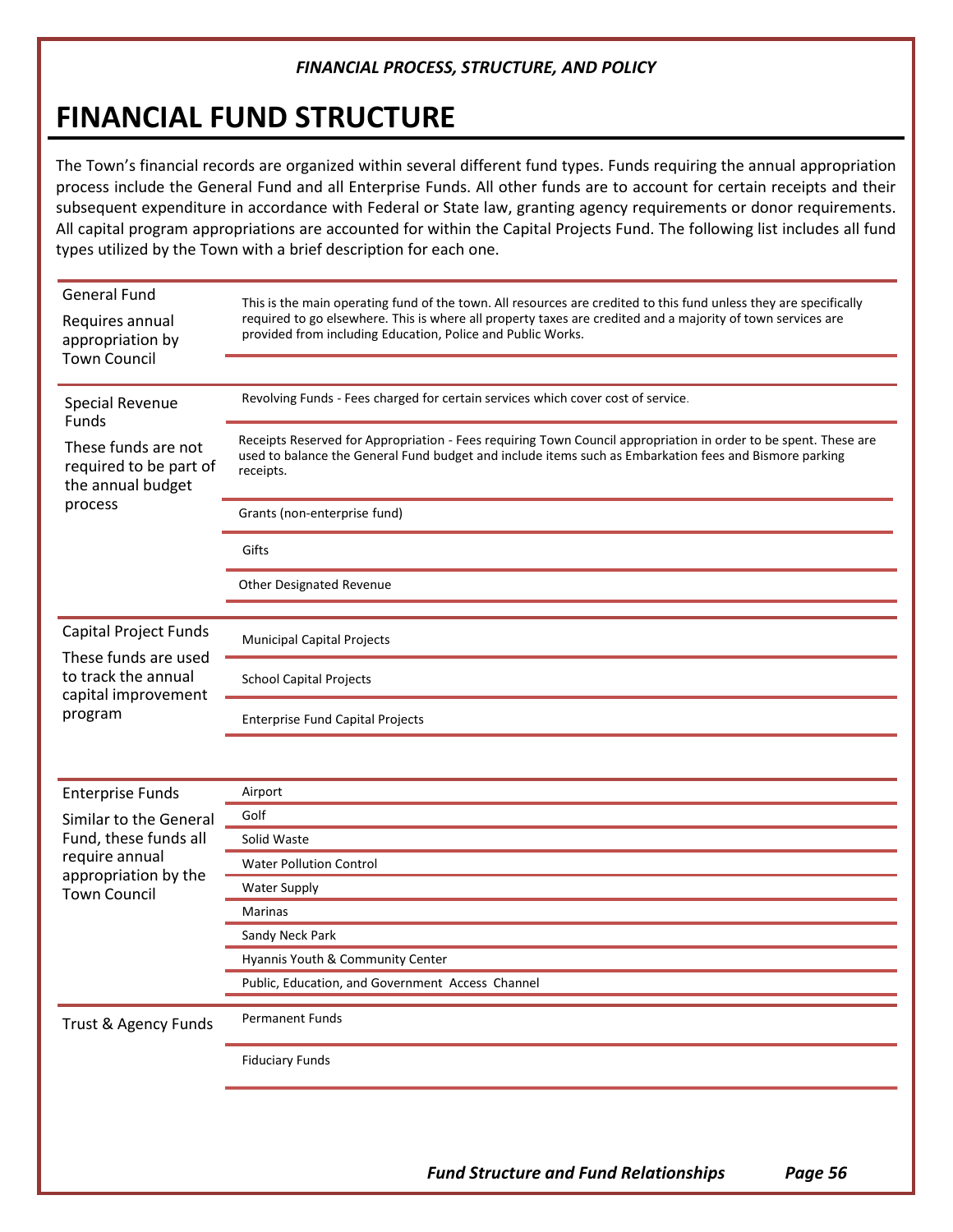# **DEPARTMENT AND FUND RELATIONSHIP**



*Fund Structure and Fund Relationships Page 57*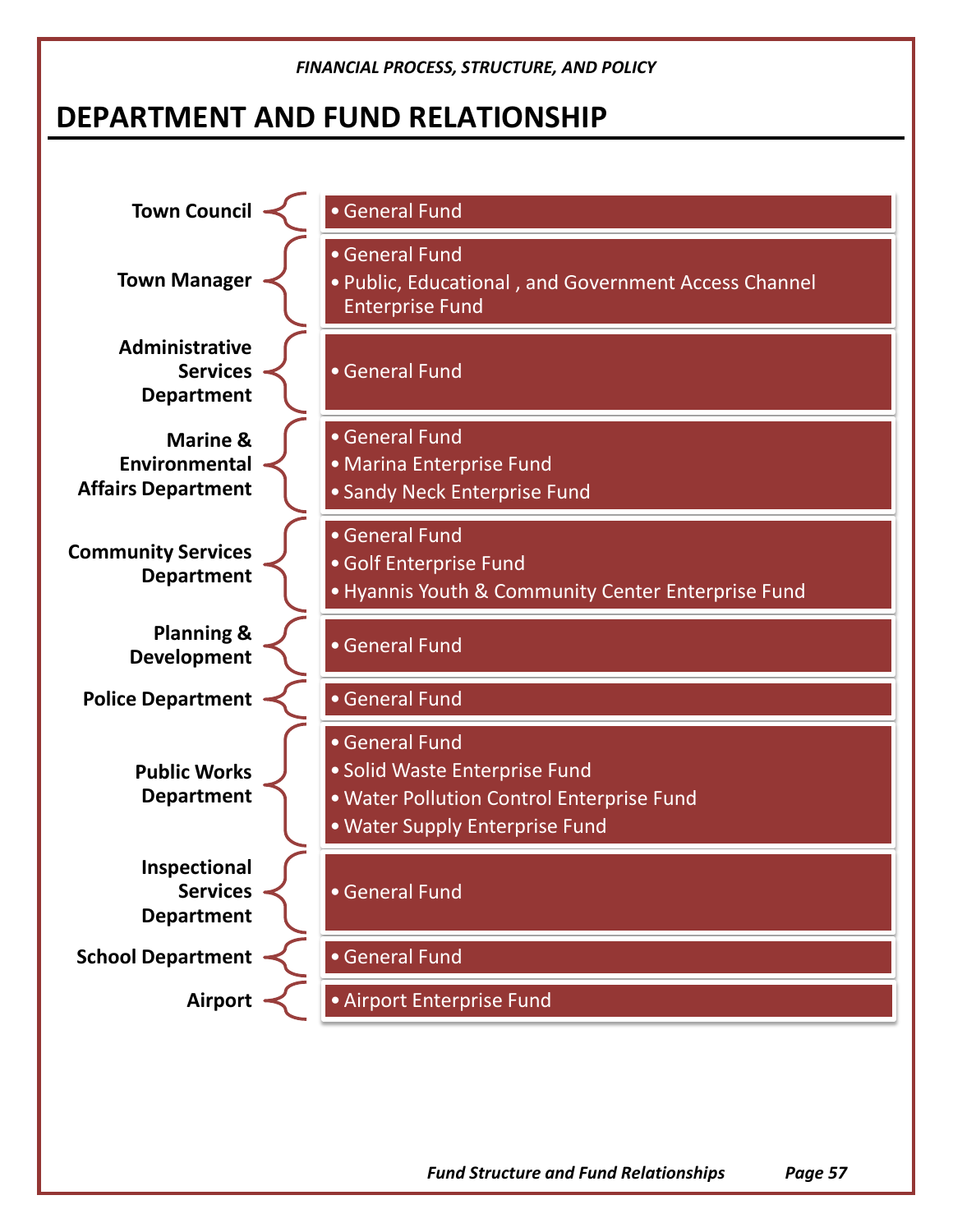# **TOWN-WIDE FINANCIAL MANAGEMENT POLICIES**

# **Town Charter**

# **1. Annual Budget Policy**

The President of the Town Council shall call a joint meeting of the Town Council and School Committee prior to the commencement of the budget process to review the financial condition of the Town, revenue, and expenditure forecasts and other relevant information in order to develop a coordinated budget. The Town Manager and Superintendent of Schools shall be required to develop an annual policy agreement on the allocation of the projected revenue between the general government operations and the school department operations. Said agreement shall be subject to review by the School Committee and the Town Council.

## **2. Submission of Budget Message**

Within the period prescribed by the laws of the Commonwealth, the Town Manager shall submit to the Town Council a proposed operating budget for all town agencies, which shall include the school budget as adopted by the School Committee, for the ensuing fiscal year with an accompanying budget message and supporting documents. The budget message submitted by the Town Manager shall explain the budget in fiscal terms and in terms of work programs for all town agencies. It shall outline the proposed fiscal policies of the Town for the ensuing fiscal year; describe important features of the proposed budget and indicate any major variations from the current budget, fiscal policies, expenditures, and revenues together with reasons for such change. The proposed budget shall provide a complete fiscal plan of all town funds and activities and shall be in the form the Town Manager deems desirable. The budget as adopted by the School Committee shall be submitted to the Town Manager at least thirty days prior to the submission of the proposed budget to the Town Council.

# **3. Action of the Budget**

#### **Public Hearing**

The Town Council shall publish in a newspaper of general circulation in the Town a summary of the proposed operating budget as submitted by the Town Manager by a notice stating:

- a. The times and places where copies of the entire proposed budget are available for inspection by the public, and
- b. The date, time and place not less than fourteen days after such publication, when a public hearing on said proposed budget will be held by the Town Council. For the purpose of this section; the summary of the proposed operating budget that is required to be published shall contain proposed appropriations, funding sources and any narrative summary deemed necessary by the Town Council.

#### **Adoption of the Budget**

The Town Council shall adopt the budget, with or without amendments, within forty-five days following the date the budget is filed with the clerk of the Council. In amending the budget, the Town Council may delete or decrease any programs or amounts except expenditures required by law or for debt service, but except on the recommendation of the Town Manager, the Town Council shall not increase any item in or the total of the proposed budget, unless otherwise authorized by the laws of the Commonwealth. If the Town Council fails to take action with respect to any item in the budget within forty-five days after receipt of the budget, such amount shall, without any action by the Town Council become a part of the appropriations for the year, and be available for the purposes specified.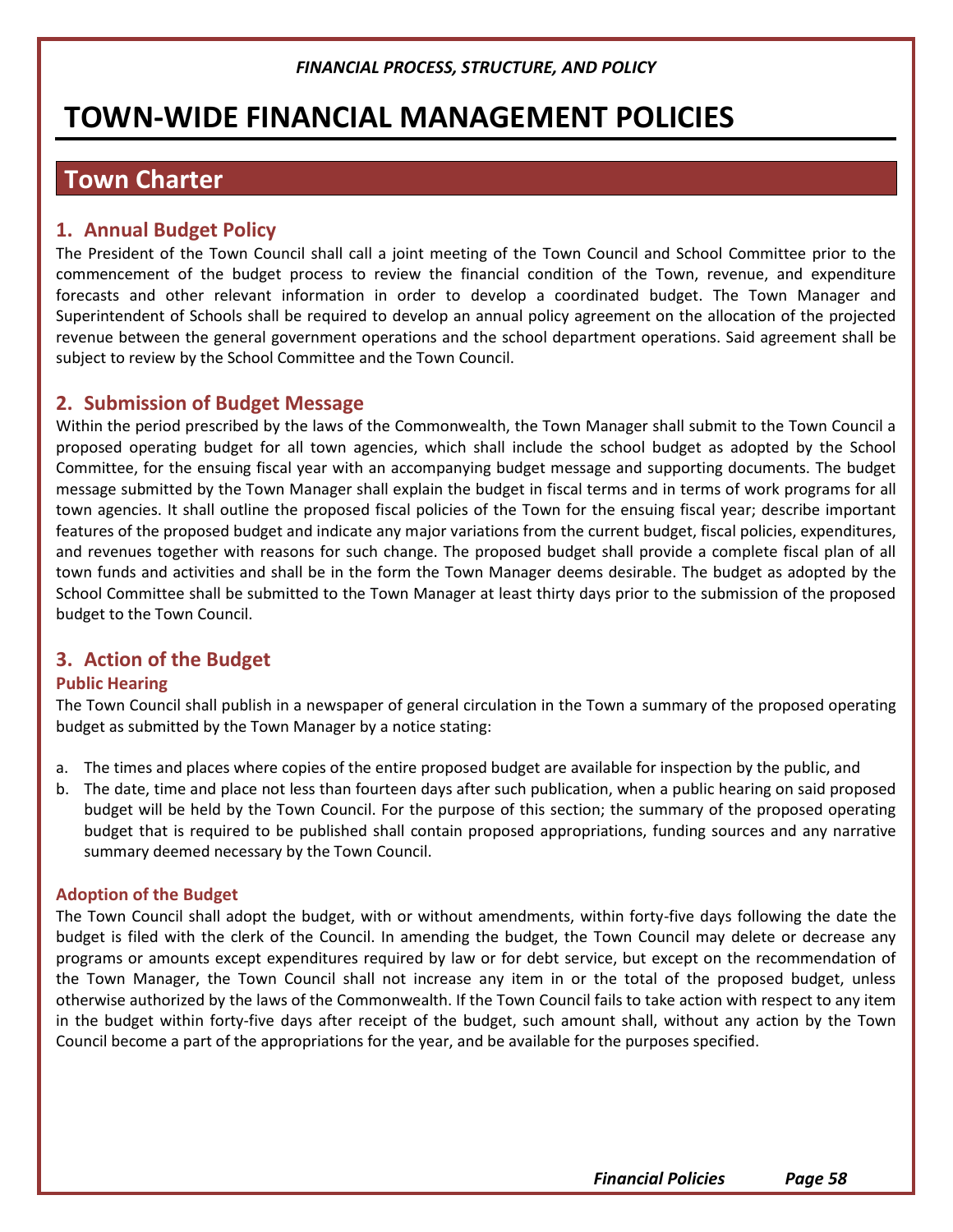## **4. Supplementary Budgets and Appropriations**

Whenever the Town Manager shall submit to the Town Council a request for an appropriation of any sum of money, whether as a supplement to the annual operating budget or for an item or items not included therein, the Town Council shall not act upon such request until it has:

- a. Given notice by publication in a local newspaper of the request; and
- b. Held a public hearing concerning such request. The publication and the public hearing shall be in conformity with the provisions concerning the proposed annual operating budget.

## **5. Capital Improvements Plan**

The Town Manager shall, in conjunction with any committee established for such purpose, annually submit a capital improvements program to the Town Council at least thirty days prior to the date for submission of the operating budget; unless some other, time is provided by ordinance. The capital improvements plan shall include:

- a. A clear summary of its contents;
- b. An itemization of all capital improvements, including those of the School Department, proposed to be undertaken during the next five fiscal years with supporting data;
- c. Cost estimates, method of financing, and recommended time schedules; and
- d. The estimated annual cost of operating and maintaining the facilities included.

The Town Council shall publish in a newspaper of general circulation in the Town a summary of the capital improvements plan and a notice stating:

- a. The times and places where entire copies of the capital improvements plan are available for inspection by the public; and
- b. The date, time and place not less than fourteen days after such publication, when a public hearing on said plan will be held by the Town Council.

At any time after the public hearing but before the first day of the last month of the current fiscal year, the Town Council shall by resolution adopt the capital improvements plan with or without amendment, provided that each amendment must be voted separately and that any increase in the capital improvements plan as submitted must clearly identify the method of financing proposed to accomplish this increase.

## **6. Long Term Financial Forecast**

The Town Manager shall annually prepare a five-year financial forecast of town revenue, expenditures, and the general financial condition of the Town. The forecast shall include, but not be limited to, an identification of factors, which will influence the financial condition of the Town; revenue and expenditure trends; potential sources of new or expanded revenues and any long or short-term actions, which may be taken to enhance the financial condition of the Town. The forecast shall be submitted to the Town Council and shall be available to the public for inspection.

# **7. Annual Audit**

The Town Council shall provide for an annual audit of the books and accounts of the Town to be made by a certified public accountant, or firm of accountants, who have no personal interest, direct or indirect, in fiscal affairs of the town government or any of its offices.

## **8. Financial Management Standards**

The Town Council may by ordinance establish reasonable standards relating to the management of financial systems and practices. Any standards adopted shall conform to modern concepts of financial management.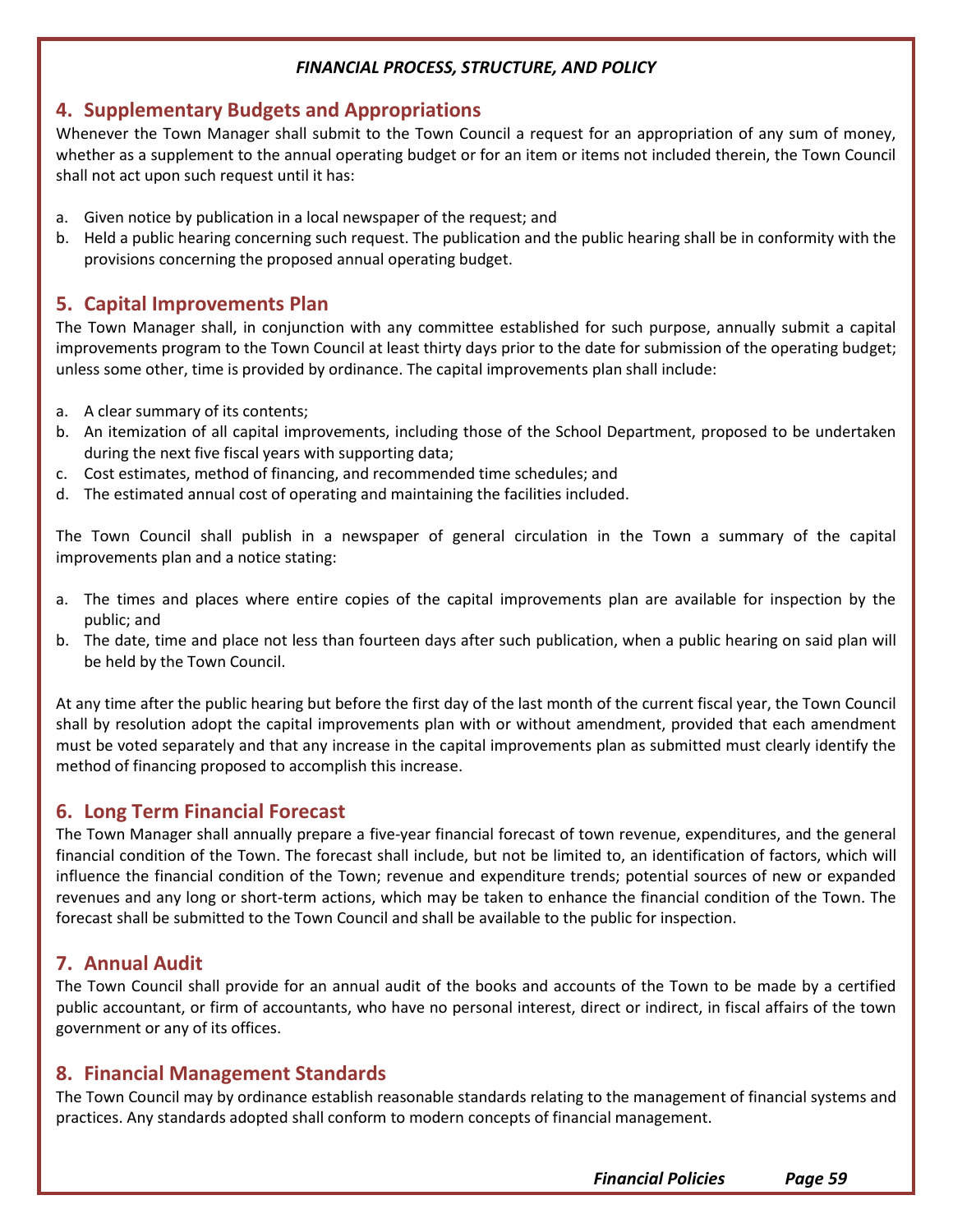# **General Ordinances**

## **Reversion of Appropriations**

General appropriations made by the Town Council shall continue to revert to the General Fund at the close of the fiscal year for which they are made, as provided by law. Unless otherwise provided in a vote of the Town Council making a specific appropriation, or unless a specific appropriation is encumbered by contractual obligations, specific appropriations shall have a normal life of three years from the commencement of the fiscal year for which it was approved. At the end of the third fiscal year, any funds remaining in the appropriation shall revert to the General Fund. A vote making a specific appropriation may provide that the appropriation shall revert to the General Fund at the end of any fiscal year. The Town may, at any time by appropriate action by the Town Council, extend the date on which a specific appropriation would otherwise revert to the General Fund.

# **Enterprise Funds**

The Town accepts the provisions of §53F 1/2 of Chapter 44 of the Massachusetts General Laws (MGL), authorizing the establishment of Enterprise Funds and hereby designates:

- a. The Cape Cod Gateway Airport and its operation as an enterprise there under;
- b. The Public Works Department, Solid Waste Division, Flint Street, Marstons Mills Municipal Solid Waste Facility and its operation as an enterprise there under;
- c. The Public Works Department, Water Pollution Control Division facilities, including mains and pumping stations and their operation, as an enterprise there under;
- d. The Public Works Department, Water Supply Division facilities, including wells and well fields, storage tanks, mains and pumping stations and their operation, as an enterprise there under;
- e. The Department of Marine and Environmental Affairs, Marina facilities as an enterprise there under;
- f. The Department of Marine and Environmental Affairs, Sandy Neck area and facilities as an enterprise there under;
- g. The Town Manager Department, Public, Education and Government Television Access Channels as an enterprise thereunder;
- h. The Department of Community Services, Olde Barnstable Fairgrounds and Hyannis Municipal Golf Course facilities and its operation as an enterprise there under, and
- i. The Department of Community Services Recreation Division, Hyannis Youth & Community Center as an enterprise there under.

# **Revolving Funds**

The Town hereby establishes revolving funds, pursuant to Chapter 44, §53E 1/2 of the Massachusetts General Laws, within the special revenue accounts of the Town of Barnstable which shall be known as the:

- a. The Classroom Education Fund, Council On Aging Division, Community Services Department;
- b. Recreation Program Fund, Recreation Division, Community Services Department;
- c. Shellfish Propagation Fund, Natural Resources Division, Marine & Environmental Affairs Department;
- d. Consumer Protection Fund, Inspectional Services Department;
- e. Geographical Information Systems Fund, Administrative Services Department;
- f. Arts & Culture Program Fund, Planning & Development Department.
- g. Asset Management Fund, Town Manager Department.

The departments are hereby authorized to operate said funds in the following manner:

- a. The Town Accountant shall account for all funds separately from all other monies of the Town and to which shall be credited only the departmental receipts received in connection with the programs supported by such revolving fund.
- b. Expenditures may be made from such revolving funds without further appropriation, subject to the provisions of this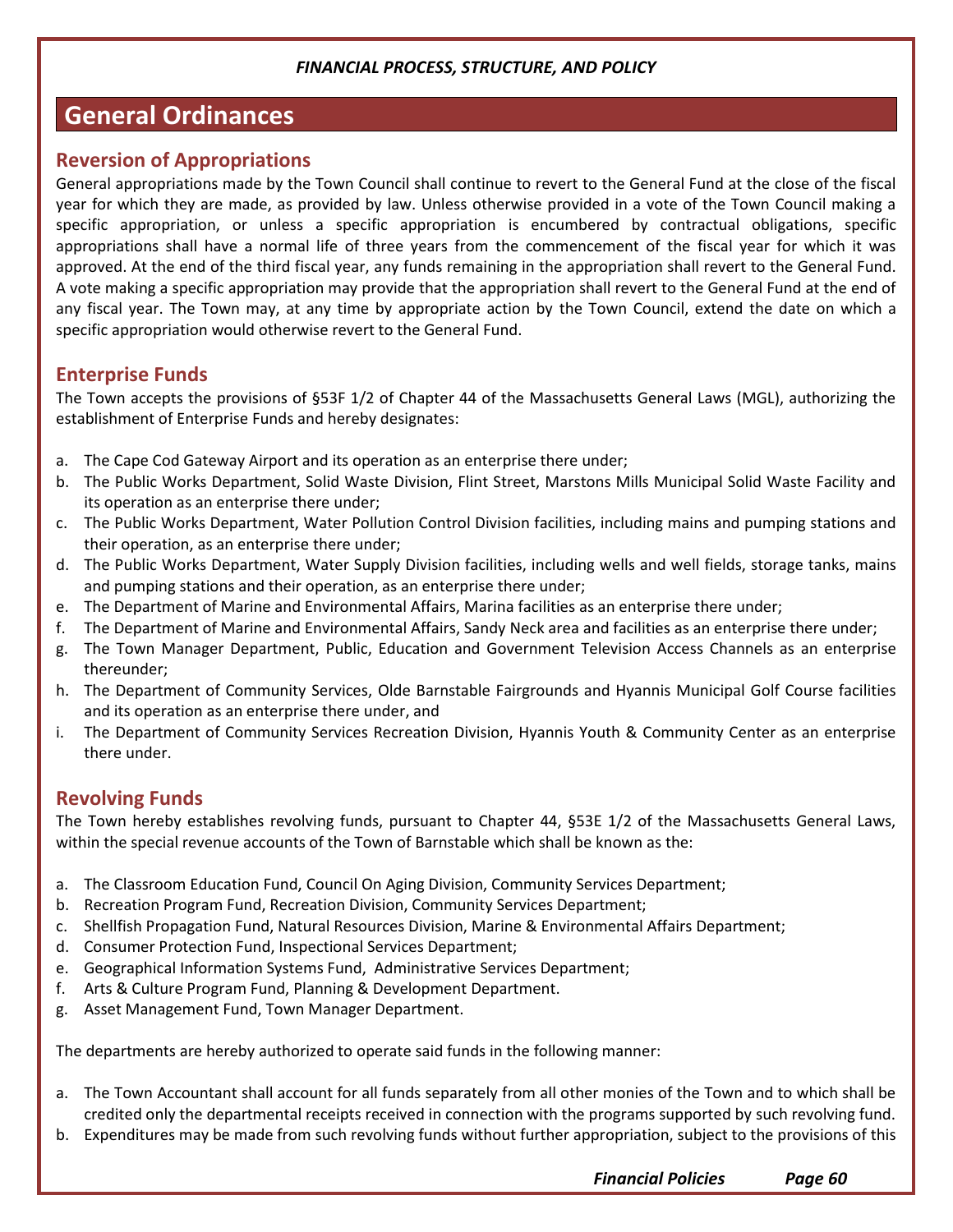article; provided, however, that expenditures shall not be made or liabilities incurred from any of the revolving funds in excess of the balance of the fund nor in excess of the total authorized expenditures from such fund.

- c. Interest earned on any revolving fund balance shall be treated as General Fund revenue of the Town.
- d. Expenditures from said fund shall not be made for the purpose of paying any wages or salaries for full-time employees unless the fringe benefits associated with such wages or salaries are also charged to the fund.
- e. Annual authorization. Annually, at the time the town budget is submitted to the Town Council, the Town Manager shall submit an order to the Town Council authorizing the revolving funds set forth. The order shall contain the following:
	- i. The programs and purposes for which the revolving fund may be expended;
	- ii. The department or officer authorized to expend from such fund;
	- iii. The departmental receipts which shall be credited to the revolving fund; and
	- iv. A limit on the total, which may be expended from such fund in the ensuing year, subject further to limitations that may be established annually within the order.

# **Administrative Code**

## **1. Financial Policies and Procedures**

The Town of Barnstable faces continuing operational and capital requirements to meet the increasing needs of its citizens. These requirements have to be met amidst little or no state or federal assistance and within the constraints of Proposition 2½. To help ensure the Town's financial stewardship, an established program of managing the Town's finances becomes essential. To this end, the Town Council seeks policies and procedures that are financially prudent and in the Town's best economic interest. The Town Council promulgates these financial policies consistent with its responsibilities under the Town Charter. In following this policy, the Town shall pursue the following goals:

- a. To develop effective financial management within the Town which conform to generally accepted accounting principles.
- b. To simplify, clarify, and modernize the financial systems of the Town as the need occurs.
- c. To provide increased public confidence in public financial management.
- d. To provide increased economy and financial performance and to maximize to the fullest extent practicable the use of public funds of the Town.
- e. To provide safeguards to ensure quality and integrity of the financial systems.
- f. In order to obtain the above goals, the Town Council adopts the following policies:
	- i. The Town will establish accounting practices that conform to generally accepted accounting principles (GAAP) as set forth by the authoritative standard-setting body for units of local government.
	- ii. An independent public accounting firm will perform an annual audit and an official, Comprehensive Annual Financial Report (CAFR) shall be issued no later than six months following the end of the fiscal year.
	- iii. A management letter, a by-product of an annual audit, shall be provided by the independent public accounting firm no later than February 1. Additional findings and recommendations may be communicated in a separate letter to be provided no later than March 1.
	- iv. A five-year financial forecast shall be prepared annually by the Town Manager, in accordance with the Charter, Section 6-6 that includes projecting revenues and expenditures for all operating funds. This forecast shall be used as a planning tool in developing the following year's operating budget and capital improvements plan. The forecast shall be submitted no later than October 1.

A Self Insurance Reserve Fund will be established and maintained to cover workers' compensation as authorized by Chapter 40, §13A, of the Massachusetts General Laws and property losses as authorized by Chapter 40, §13, of the Massachusetts General Laws. In order to cover losses arising out of this fund, an amount will be appropriated to cover the stop-loss premium and a sum to establish the fund for future losses. It is the intention of this fund to cover all losses arising out of employment injury, fire, vandalism, burglary, theft, and repairs. A stop-loss insurance policy through an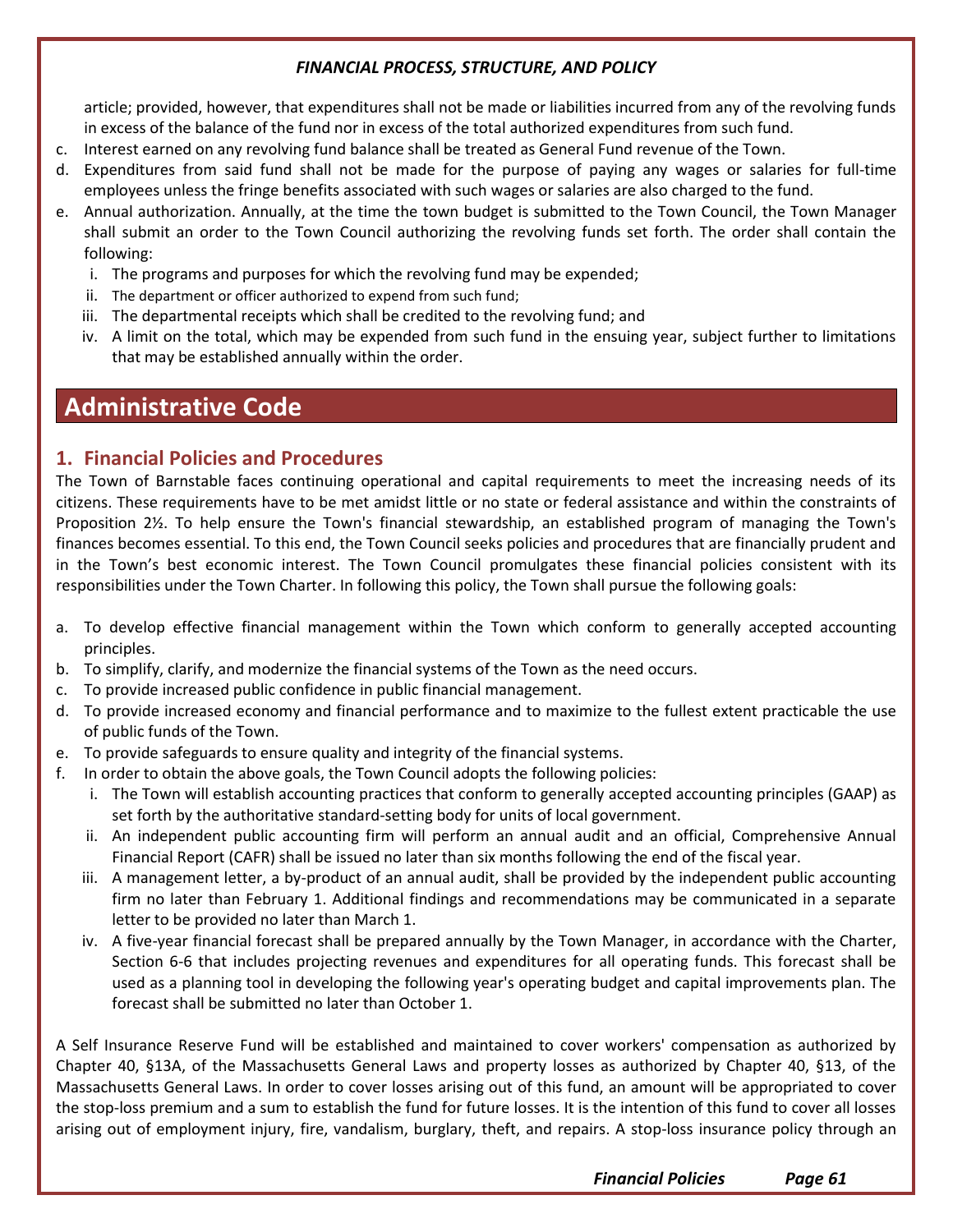insurance carrier will be provided for catastrophic losses.

An advance refunding of outstanding debt shall only be considered when present value savings of at least 3% of the principal amount of the refunded bonds are produced, unless: (a) a debt restructuring is necessary or (b) bond covenant revisions are necessary in order to facilitate the ability to provide services or to issue additional debt. An analysis shall be conducted when necessary to determine whether debt financing, cash purchase, or leasing is the most cost effective method of financing for the Town.

General Fund:

- a. Current revenues will be sufficient to support current expenditures.
- b. Debt will not be used to fund current operating expenditures.
- c. General Fund Undesignated Fund balance of at least 4% of total annual expenditures shall be budgeted. The Undesignated Fund balance shall be used to provide for temporary financing for unanticipated or unforeseen extraordinary needs of an emergency nature, for example, costs related to a natural disaster or calamity, or an unexpected liability created by federal or state legislation, new service needs that have been identified after the budget process, new public safety or health needs, revenue shortfalls, service enhancements, or opportunities to achieve costs savings.
- d. Funds shall be allocated from the Undesignated Fund balance only after an analysis has been prepared by the Town Manager and presented to Town Council. The analysis shall provide sufficient evidence to establish that the remaining balance is adequate to offset potential downturns in revenue sources and provide a sufficient cash balance for daily financial needs. The analysis shall address the nature of the proposed expenditure and the revenue requirement in subsequent budget years.
- e. Prior to allocating funds from the Undesignated Fund balance, the Town Council shall find that an emergency or extraordinary need exists to justify the use of these funds. Funds shall be allocated each year in the budget process to replace any use of Undesignated Fund balance funds during the preceding fiscal year to maintain the balance of the Undesignated Fund balance at 4% of budgeted expenditures.

The year-to-year increase of actual revenue from the levy of the ad valorem (property) tax shall generally not exceed 2.5% (Proposition 2½).

- a. Excluding taxable value gained through consolidation; excluding the value gained through new construction;
- b. Excluding expenditure increases funded outside the tax limit cap; and
- c. Not excluding the valuation gained or lost through revaluation or equalization programs.

Property values shall be appraised at a minimum of every three years.

The Town shall encourage the Tax Collector to follow an aggressive policy of collecting property tax revenues. An average collection rate of at least 95% of current levy shall be maintained.

Charges for service and other revenues shall be examined annually and adjusted as deemed necessary to respond to changes in cost of service.

An adequate level of maintenance and replacement will be funded each year to insure that all capital facilities and equipment are properly maintained as needed and tied to proper repair and maintenance procedures.

General obligation debt:

- a. All debt shall be financed outside the limitations of Proposition 2½ with the exception of debt related to Enterprise Funds, gifts, and betterments. The requirements for such financing shall be an expenditure of at least \$250,000 and a useful life in excess of five years.
- b. The term of long-term debt generally shall not exceed the expected useful life of the capital asset being financed

*Financial Policies Page 62*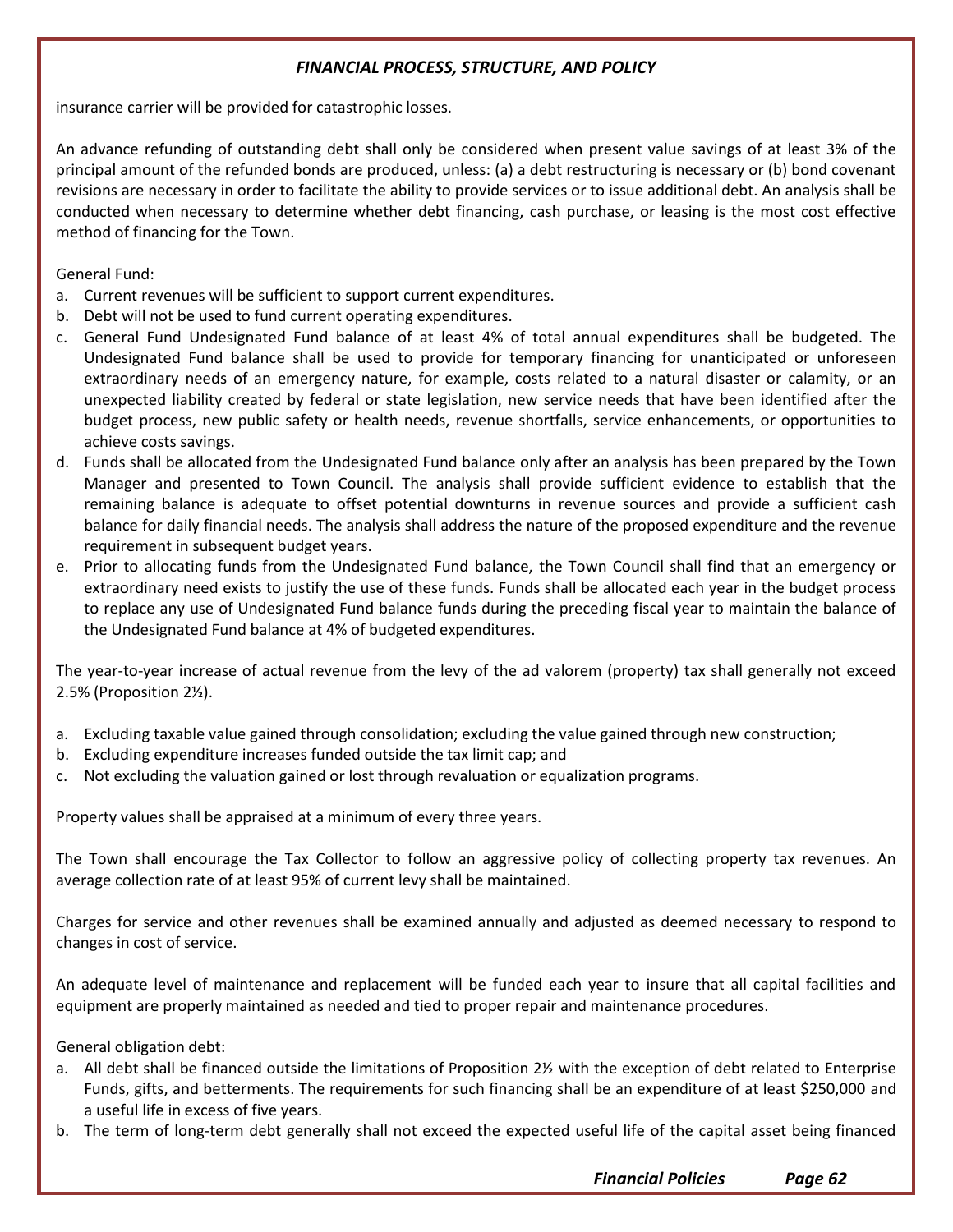and, in no case, shall it exceed 20 years.

- c. The ratio of net debt (total outstanding Town of Barnstable general obligation debt less reimbursements) to total assessed valuation shall not exceed 1.5%. This excludes debt of overlapping jurisdictions.
- d. The ratio of debt service to total expenditures (operating expenditures and debt service combined) shall not exceed 15%.
- e. The Town shall target a Standard and Poor's (S&P) ratio of 8%. S&P ratio is calculated by dividing overall net debt per capita by effective buying income per capita.
- f. Current revenue should be committed annually to provide sufficient "pay-as-you-go" financing so that, at the end of five years, annual contributions from current revenues amount to 10% of new debt to be issued.
- g. Excess appropriated bond issues shall be placed into a bond repayment fund account at the end of a project completion. The only purpose of the bond repayment fund account shall be to make bulk principal pay downs against general bond debt or be used to pay down the principal on any bond issue at the time of refinancing.

Offset receipts and Enterprise Funds in general:

- a. The Town shall establish and maintain offset receipts and Enterprise Funds pursuant to MGL Chapter 40, §39, and Chapter 44, §53, respectively, wherever possible in order to ensure annual operation and maintenance needs are met and such services are financed in an equitable manner.
- b. The term of debt for offset receipts and Enterprise Funds generally shall not exceed the useful life of the asset, and in no case shall the term exceed 30 years.
- c. Principal repayment delays shall not exceed five years.
- d. An offset receipts and Enterprise Fund shall maintain a fully funded debt service reserve for its existing bond issues and future issues.
- e. Debt service coverage of at least 1.25 times shall be the target.
- f. Short-term debt, including tax-exempt commercial paper, shall be used when authorized for interim financing of capital projects. The term of short-term debt shall not exceed five years. Total short-term debt shall generally not exceed 10% of outstanding long-term debt.
- g. Ongoing routine, preventive maintenance should be funded on a pay-as-you-go basis.
- h. Capital enterprise projects should be financed through a combination of cash financing and debt. A ratio of at least 10% equity contributions is desirable.
- i. All offset receipts and Enterprise Funds shall maintain a working capital reserve, defined as cash and investment pool equity in current assets, which is equivalent to 30 days of budgeted operations and maintenance expense.
- j. Rates for offset receipts and Enterprise Funds shall be designed to generate sufficient revenues to support the full cost (direct and indirect) of operations and debt and provide debt service coverage, if applicable, and to ensure adequate and appropriate levels of working capital. Rates for the Department of Community Services Enterprise Fund shall be designed to generate revenue amounts less than required to support the full cost (direct and indirect) of operations, debt, and working capital.

Gifts and grants:

- a. All grants shall be managed to comply with the laws, regulations and guidance of the grantor; and all gifts and donations shall be managed and expended according to the wishes and instructions of the donor.
- b. All gifts and grants shall be evaluated for suitability and consistency to town policies. They shall also be formally accepted by both the Town Manager and the Town Council.

Capital Trust Fund:

- a. A Capital Trust Fund is hereby established for the purpose of financing debt service for recommended capital improvement program projects, as contained within the Town's five-year capital improvement plan.
- b. The Capital Trust fund will be funded through a general operations set-aside at a minimum of \$1,900,000 annually.
- c. The Capital Trust Fund shall not be utilized for any purpose other than that stated herein.
- d. The criteria for reviewing capital project eligibility for Capital Trust Fund borrowing include the following: i. The capital project shall have a financing term of 20 years or less;

*Financial Policies Page 63*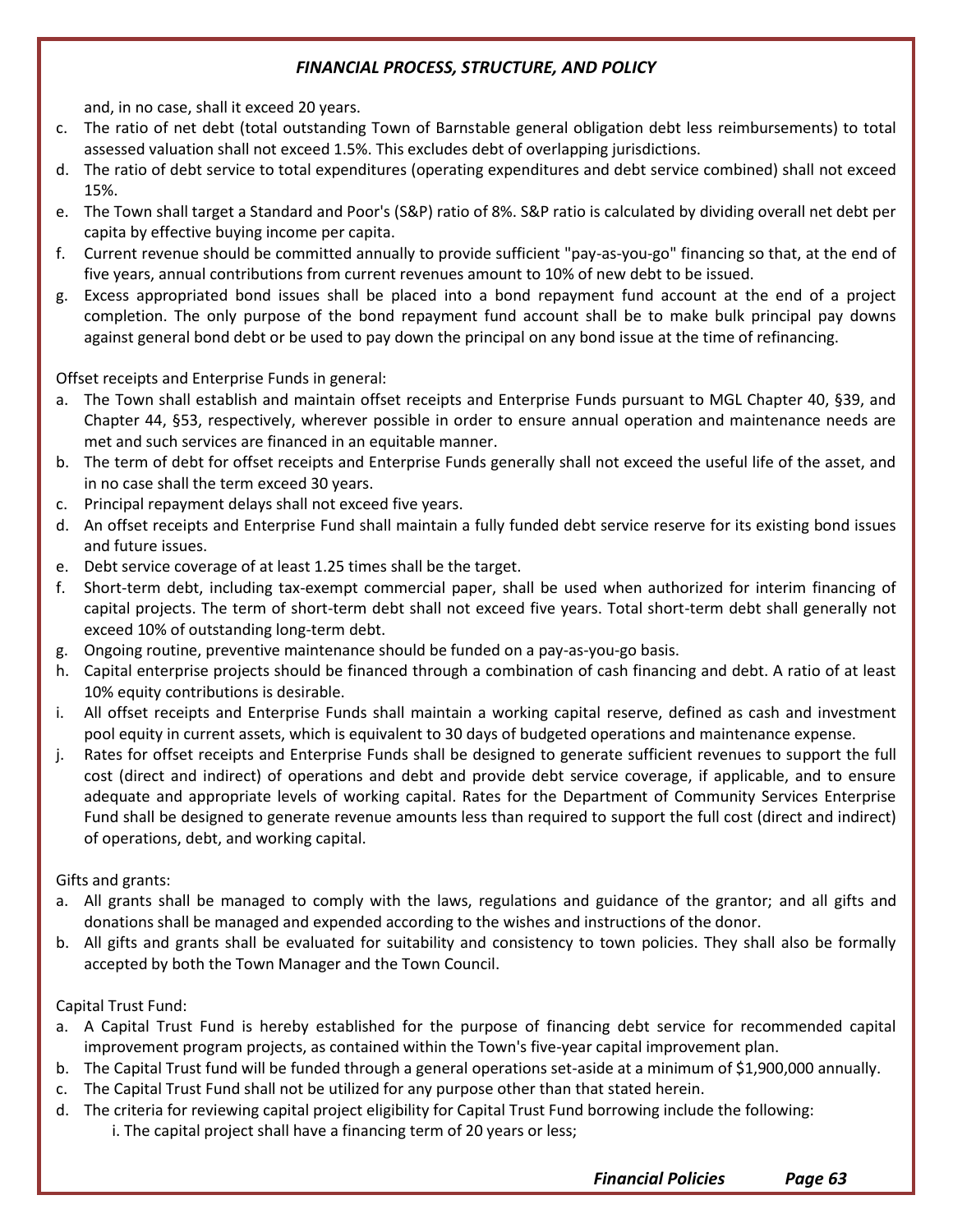ii. The capital project shall have a minimum project cost of \$250,000; and

iii. The capital project is approved by the Town Council for funding through an appropriation and loan order submitted by the Town Manager.

- e. The Capital Trust Fund will have a debt service restriction on the fund, such that debt service estimates from authorized loan orders shall not exceed, at any one time, more than 80% of the amount in the fund as of the close of the fiscal year prior to the next debt service authorization, unless recommended by the Town Manager.
- f. The Capital Trust Fund shall otherwise function in accordance with related financial policies of the Town.

# **2. Insurance**

It is the policy of the Town of Barnstable that, giving due regard to the financial limitations of the Town, prudent managerial oversight should limit risks and exposures. Local governments are subject to four basic types of risks: real and personal property loss; loss of income or increased costs associated with property loss; personnel loss; and liability. In response to these potential losses, the Town of Barnstable shall always consider and pursue the best action or combination of actions to control risk: risk avoidance; risk prevention; risk assumption; and risk transfer. The purpose of this policy is to provide a functional tool for insurance management. In pursuing this policy, the Town shall abide by the following goals:

- a. The Town should not insure itself against minor recurrent losses;
- b. Self-insurance should be used where risks are recurrent and financially manageable; and
- c. Insurance should be sought for potential major losses.

## **3. Investments**

It is the policy of the Town of Barnstable that, giving due regard to the safety and risk of investment, all available funds shall be invested in conformance with legal and administrative guidelines and maximizes yields with the minimal risk and utilization of collateralization when requested. Effective cash management is recognized as essential to good fiscal management. An aggressive cash management and investment policy will be pursued to take advantage of investment interest as a viable revenue source. The Town's portfolio shall be designed and managed in a manner responsive to the public trust and consistent with state and local law. Investments shall be made with the primary objectives of:

- a. Preservation of capital;
- b. Maintenance of sufficient liquidity to meet operating needs;
- c. Security of Town funds and investments;
- d. Diversification of investments to avoid unreasonable or avoidable risks; and
- e. Maximization of return on the portfolio.

# **4. Computers and Automation**

The purpose of this policy is to establish guidelines for the selection and utilization of computers in the Town of Barnstable. This policy is also intended to set up support procedures and personnel for assisting users in acquiring and utilizing computers. Computers are currently being acquired and used in most town departments. This occurrence is streamlining work and changing the way many employees view information and its effect on their jobs. The decreasing costs and increasing power have put computers in the reach of all departments. The Town recognizes the need to define the appropriate role for the computer. While acknowledging the power of the computer to increase productivity, there is a need to set standards for ensuring compatibility. There is also a need to review uses for appropriate minicomputer applications and ensure that information systems needs could not be handled better in some other manner. These computer policies are specifically intended to attain the following objectives:

- a. Encourage the use of technology of all types to improve and enhance the efficiency of the Town's procedures and practices whenever and wherever possible.
- b. Maintain and promulgate standards for computer technology and general electronic information management.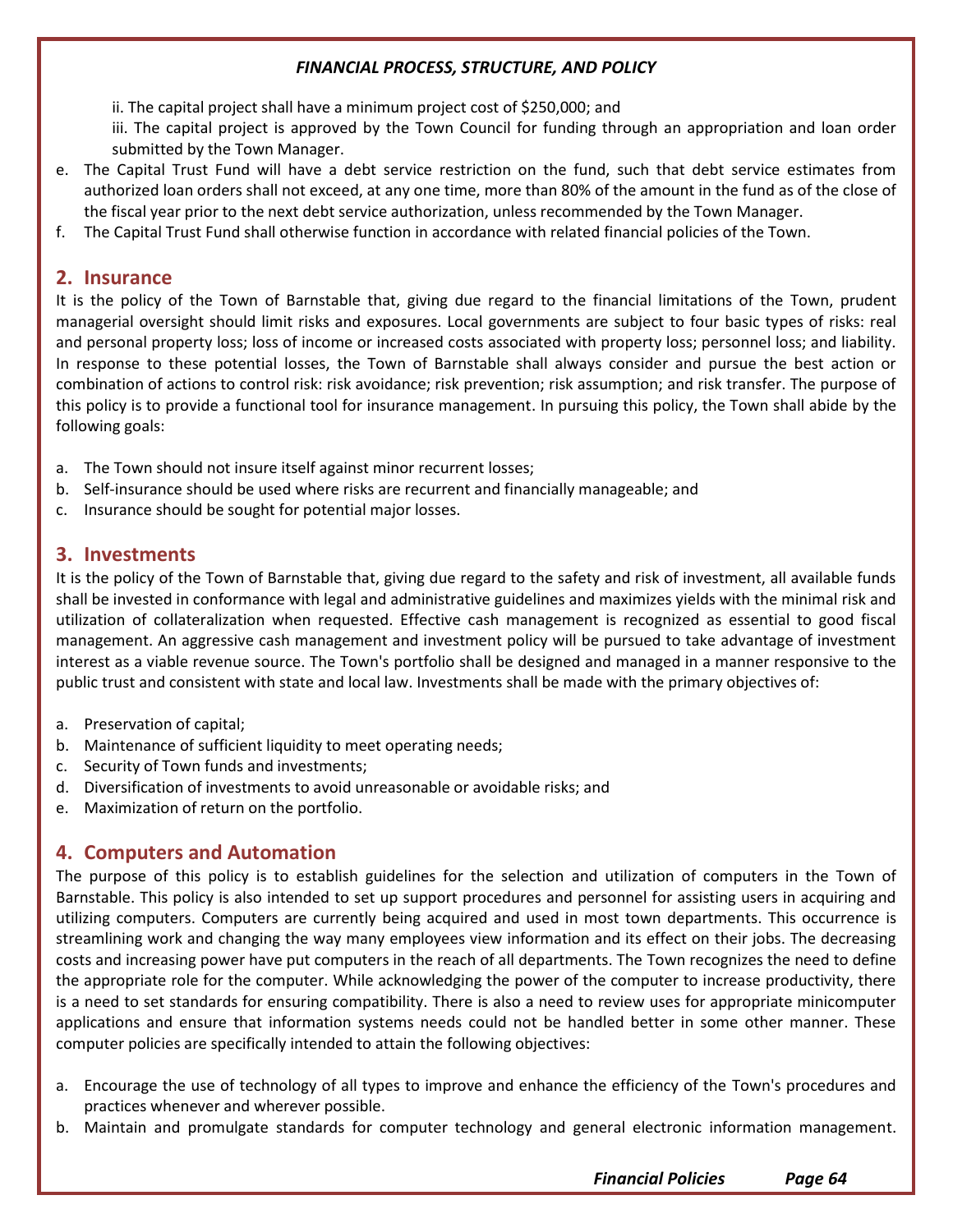Provide policy guidance to the management on the review and purchase of computer technology (hardware, software, and communications) to insure compliance with published standards.

- c. Maintain procedures and policies to insure that the Town's electronic resources are properly managed. Emphasis shall be placed on insuring that electronic information is easily accessible by those departments requiring access.
- d. No deviation from published hardware, software, communications, or information management policies/standards without a written waiver signed by the Town Manager and/or his/her designee.
- e. Centralize functions that can be automated and/or centralized to maximize the utilization of the Town's personnel and/or other financial resources.

## **5. Procurement**

It is the policy of the Town of Barnstable to procure goods and services that help the organization deliver quality, competitively priced services in a manner as environmentally benign as practicable to the citizens and visitors of Barnstable. The Town's procurement policies are intended to minimize risks and realize efficiencies by way of superior management consistent with the Commonwealth of Massachusetts Chapter 30B of the General Laws: Uniform Procurement Act; Chapter 7, Chapter 30, §39M; and Chapter 149, §§44A through M. The Town of Barnstable's management of procurement will be conducted with the primary objectives of purchasing competitively priced, quality goods and/or services in quantities necessary to accomplish service delivery objectives. The Town of Barnstable recognizes that the use of taxpayer funds deserves the greatest care in procuring goods and services which are as environmentally benign as practicable and which enable the town to attain its objectives in a cost-effective manner.

#### **6. Trust Fund Management**

It is the policy of the Town of Barnstable that trust fund management is consistent with the legal requirements, including Town ordinances, the spirit of each respective trust document, and to the maximum extent possible, realizes the purposes the trusts were intended to achieve. Trust fund management will be conducted with the primary objectives of:

- a. Conformance to each trust document's specified purpose, legal requirements, and administrative guidelines;
- b. Adherence to the Town of Barnstable general ordinance providing for the administration of Town trusts;
- c. Preservation of capital;
- d. Maintenance of security of trust funds and investments;
- e. Maximization of total return for each trust fund;
- f. Efficient disbursement of funds on an equitable basis; and,
- g. Effective collection of all due monies.

# **Town Council Budget Policy**

The Barnstable Town Council established the following policy guidelines for the Town of Barnstable's operating budget:

## **1. Revenue Policy and Order of Priority:**

- a. To maintain a comprehensive and sound financial plan for meeting the prioritized operating and capital needs of the Town within the confines of available resources.
- b. To limit the increases on the property tax revenues to 2  $\frac{1}{2}$  % plus new growth.
- c. To maintain adequate fund balances and reserves at 4% of the General Fund budget appropriation, net of transfers, to be set apart from certified free cash to protect against emergencies and unforeseen calamities.
- d. To maintain a capital trust fund by dedicating a minimum of \$6,725,000 in General Funds annually and to enhance the fund where possible with revenues or expenditure reductions not otherwise necessary to sustain operations, or through grants and gifts.
- e. To support a revenue sharing agreement between municipal and school operations that includes the following:
	- i. Increases or decreases in General Fund revenue will be shared 60/40 between school and municipal operations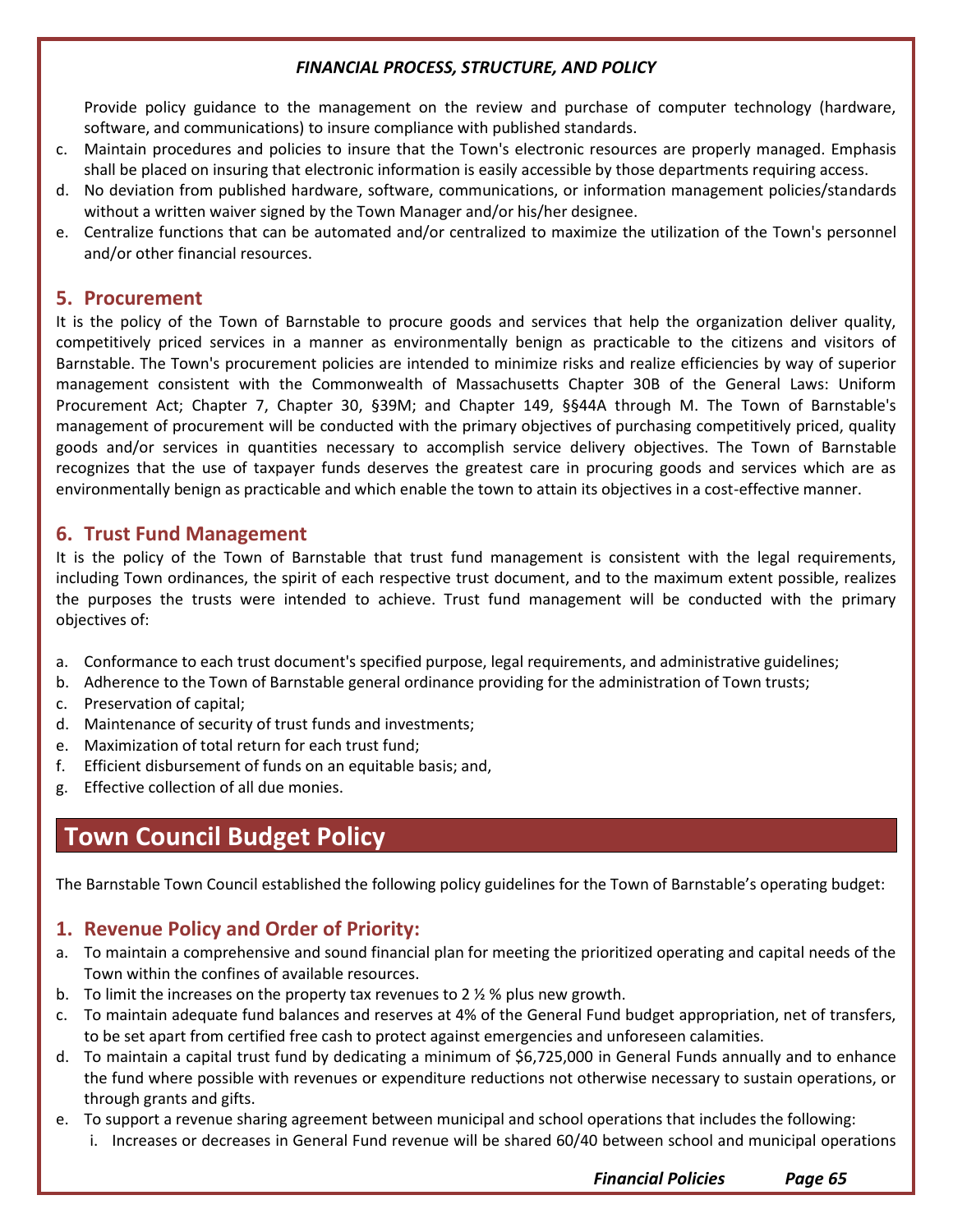net of the amount set aside to cover fixed costs increases.

- ii. General Fund savings reserves in excess of the 4% reserve mentioned in Item c. above will be made available for funding non-recurring municipal and non-recurring school operating expenses.
- iii. The municipal and school operations savings account will continue to be credited with their respective appropriation savings; and excess General Fund revenue over budget estimates will be shared 60/40 between school and municipal operations.
- f. To seek new sources of funding through grants, impact fees, and other innovative revenue raising practices.
- g. Explore and create new revenue sources (including grants) for the Town and Schools to alleviate strain on municipal and school budgets and perform operational audits and work toward greater energy efficiency.
- h. To ensure that enterprise programs shall be self-supporting, except where the provision of basic public services require general fund support.
- i. To utilize revolving funds to fund senior service programs, recreational programs, shellfish propagation, building inspections, arts programs, GIS and consumer protection programs.
- j. To maximize interest income through sound investment practices.
- k. To aggressively pursue tax title payments for prior tax commitments.
- l. Increase the education efforts in disseminating to the general public the municipal/school financial position including a detailed, clear and easy to understand explanation of operational and capital budgets.
- m. Continue to support lobbying efforts to change the Chapter 70 funding formula (changed in FY06), Lottery Aid and other Municipal Aid.
- n. To preserve and promote residential and commercial tax base.

# **2. Expenditure Policy And Order of Priority:**

In the event reductions to the labor force affect the ability to deliver a quality service, such service should be considered for its possible elimination.

# **3. General Policy:**

- a. To maintain a consolidated administrative structure that will stabilize net operating costs, provide for cross training of employees, and improve service delivery by emphasizing:
	- i. Continued use of information systems technologies as a tool to increase performance efficiencies.
	- ii. Continued implementation of quality improvements in the operating departments of the Town.
	- iii. Continued implementation of a "user friendly" public service program for permitting, licensing and payment of taxes and fees.
	- iv. Continued implementation of innovative, cost-effective and meaningful programs and services and improve efficiency in the use of equipment and personnel.
- b. To ensure cost benefit analysis is performed on newly proposed programs to ensure cost efficiency and cost avoidance in implementation.
- c. Evaluate and assess on an on-going basis alternative methods to decrease the cost of services by exploring the financial benefits of regionalization, consolidation, privatization and collective bargaining.
- d. Continued implementation of a municipal public relations program that encourages community understanding of and participation in local government and that responds to constituents' requests and needs.
- e. Provide for adequate maintenance and repair of Town-owned property, maintain or improve the current level of service to the public schools and other municipal facilities through more efficient use of equipment and personnel.
- f. Continue efforts to address infrastructure critical needs including but not limited to roads and wastewater needs.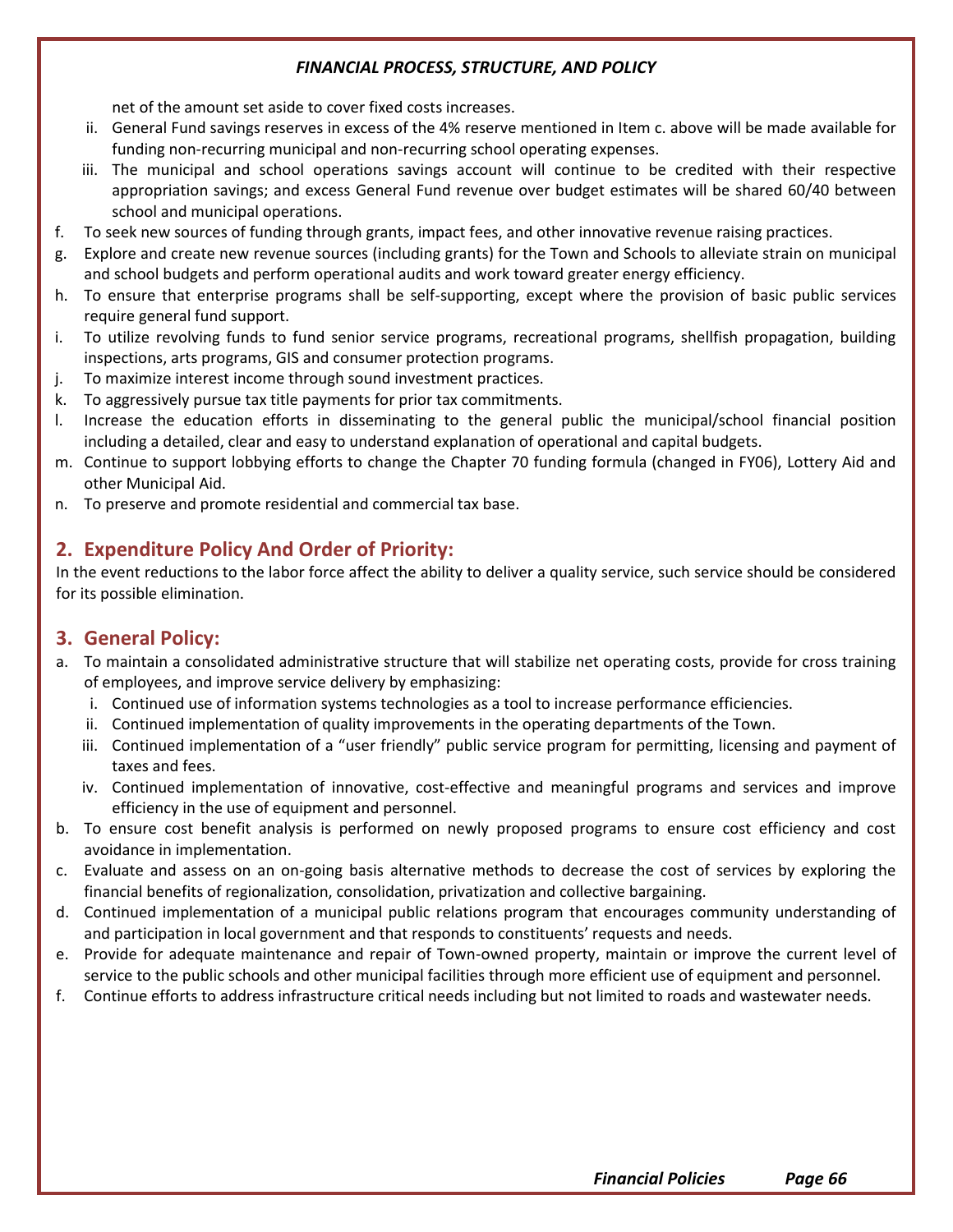# **Management Policy**

The balance in the growth of General Fund resources will be divided on a sixty percent to forty percent basis between the School Department and Municipal Departments, respectively, after the increase in fixed costs are provided for. Fixed costs consist of all items listed under the "Other Requirements" budget category.

General Fund savings reserves in excess of the Town Council's 4% reserve mentioned previously will be made available for funding municipal and school operations.

The municipal and school operations savings account will continue to be credited with their respective appropriation savings; and excess General Fund revenue over budget estimates will be shared 60/40 between school and municipal operations after any allocation is made to maintain the Town Council's policy reserve.

The General Fund will contribute a base amount of \$6.725 million annually to the Capital Trust Fund.

The Capital Trust Fund will provide for a minimum of \$3.45 million for public road improvements annually.